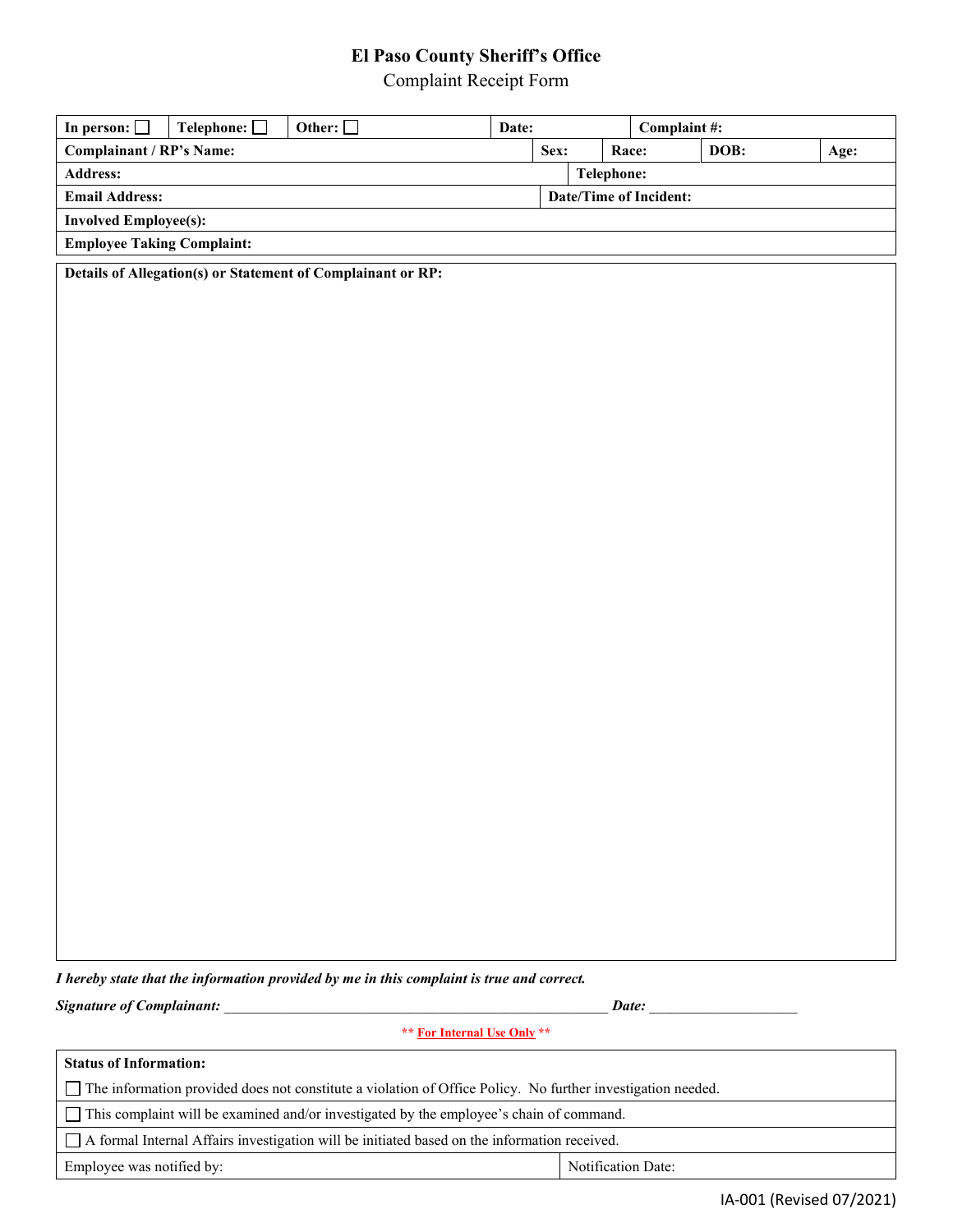## **El Paso County Sheriff's Office** Complaint Receipt Form

**Complaint Review and Disposition Details:**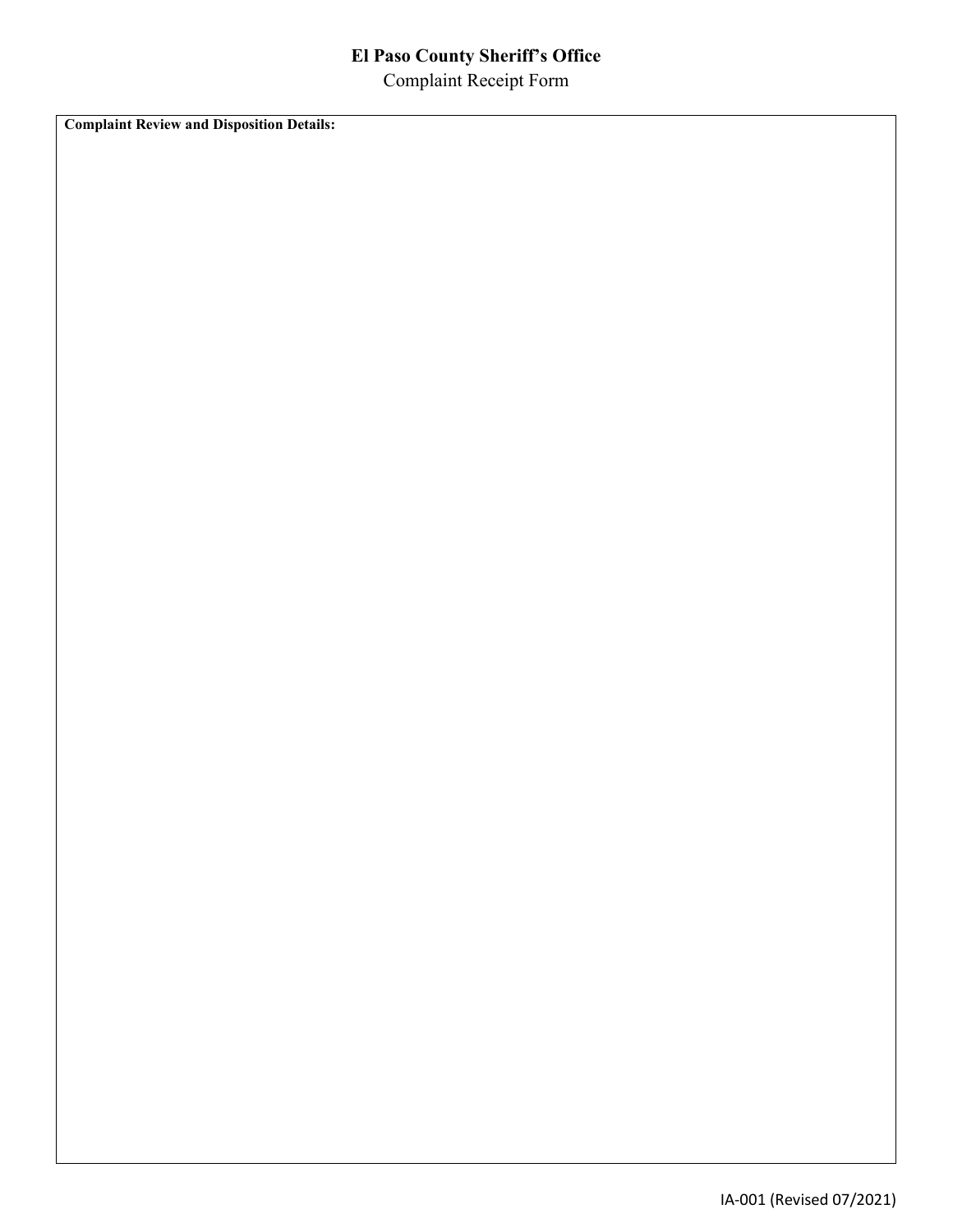# **El Paso County Sheriff's Office**

Complaint Receipt Form

### **Disposition of Allegation Section**

| <b>Involved Employee:</b>                                            |                                                                                       |  |       |       |       |    |    |    |  |
|----------------------------------------------------------------------|---------------------------------------------------------------------------------------|--|-------|-------|-------|----|----|----|--|
| Allegation #1                                                        |                                                                                       |  |       |       |       |    |    |    |  |
| Allegation #2                                                        |                                                                                       |  |       |       |       |    |    |    |  |
| Allegation #3                                                        |                                                                                       |  |       |       |       |    |    |    |  |
| <b>Allegation #4</b>                                                 |                                                                                       |  |       |       |       |    |    |    |  |
| Allegation #5                                                        |                                                                                       |  |       |       |       |    |    |    |  |
| <b>Sergeant / Supervisor</b>                                         |                                                                                       |  |       |       |       |    |    |    |  |
| <b>Recommended Disposition</b>                                       | #4<br>#1<br>#2<br>#3<br>#5                                                            |  |       |       |       |    |    |    |  |
| Name:                                                                |                                                                                       |  |       | Date: |       |    |    |    |  |
| <b>Recommended Action / Comments:</b>                                |                                                                                       |  |       |       |       |    |    |    |  |
|                                                                      |                                                                                       |  |       |       |       |    |    |    |  |
| Lieutenant / Manager / Other:                                        |                                                                                       |  |       |       |       |    |    |    |  |
| Name:                                                                | Date:                                                                                 |  |       |       |       |    |    |    |  |
| $\Box$ I CONCUR with the disposition and recommend the action above. |                                                                                       |  |       |       |       |    |    |    |  |
|                                                                      | I DO NOT CONCUR, and recommend the following changes<br>#2<br>#3<br>$\#1$<br>#4<br>#5 |  |       |       |       |    |    |    |  |
| <b>Commander / Director / Other:</b>                                 |                                                                                       |  |       |       |       |    |    |    |  |
| Name:                                                                |                                                                                       |  | Date: |       |       |    |    |    |  |
| I CONCUR with the disposition and recommend the action above.        |                                                                                       |  |       |       |       |    |    |    |  |
| I DO NOT CONCUR, and recommend the following changes                 |                                                                                       |  | $\#1$ |       | #2    | #3 | #4 | #5 |  |
| <b>Action Taken / Comments:</b>                                      |                                                                                       |  |       |       |       |    |    |    |  |
| <b>Bureau Chief / Other:</b>                                         |                                                                                       |  |       |       |       |    |    |    |  |
| Date:<br>Name:                                                       |                                                                                       |  |       |       |       |    |    |    |  |
| $\Box$ I CONCUR with the disposition and recommend the action above. |                                                                                       |  |       |       |       |    |    |    |  |
| I DO NOT CONCUR, and recommend the following changes                 |                                                                                       |  | #1    |       | $\#2$ | #3 | #4 | #5 |  |
| <b>Action Taken / Comments:</b>                                      |                                                                                       |  |       |       |       |    |    |    |  |